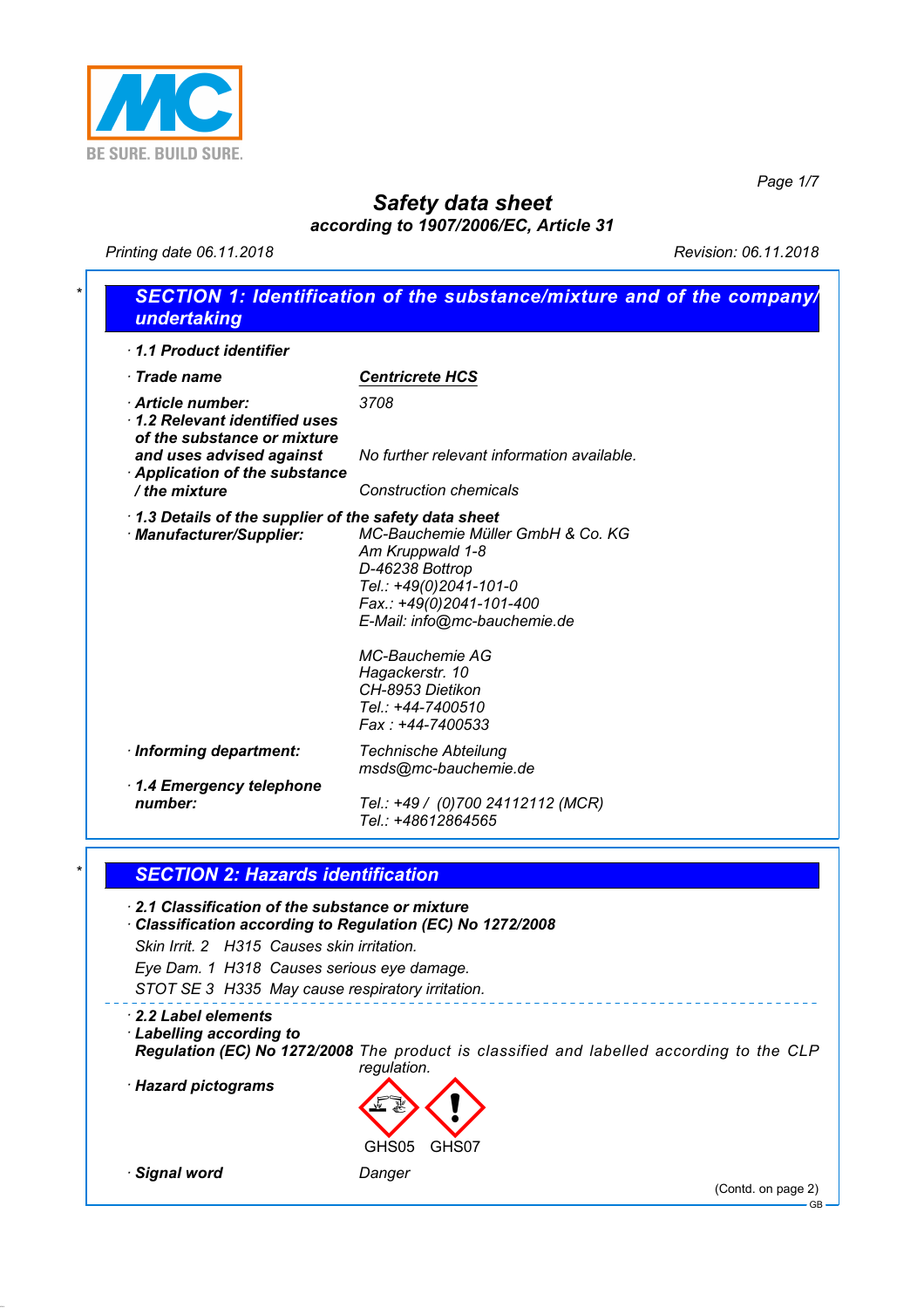

*Printing date 06.11.2018 Revision: 06.11.2018*

*Page 2/7*

*Trade name Centricrete HCS*

| Cement, portland, chemicals  |                                                                                                                                                                                  |
|------------------------------|----------------------------------------------------------------------------------------------------------------------------------------------------------------------------------|
| H315 Causes skin irritation. |                                                                                                                                                                                  |
|                              |                                                                                                                                                                                  |
|                              |                                                                                                                                                                                  |
| P <sub>261</sub>             | Avoid breathing dust/fume/gas/mist/vapours/<br>spray.                                                                                                                            |
|                              | P305+P351+P338 IF IN EYES: Rinse cautiously with water for<br>several minutes. Remove contact lenses, if<br>present and easy to do. Continue rinsing.                            |
|                              | Immediately call a POISON CENTER/doctor.                                                                                                                                         |
| P321                         | Specific treatment (see on this label).                                                                                                                                          |
| P362+P364                    | Take off contaminated clothing and wash it<br>before reuse.                                                                                                                      |
| P403+P233                    | Store in a well-ventilated place. Keep container<br>tightly closed.                                                                                                              |
|                              |                                                                                                                                                                                  |
|                              |                                                                                                                                                                                  |
|                              |                                                                                                                                                                                  |
|                              |                                                                                                                                                                                  |
|                              | Cr(VI) < 2ppm<br>H318 Causes serious eye damage.<br>H335 May cause respiratory irritation.<br>P310<br>· Results of PBT and vPvB assessment<br>Not applicable.<br>Not applicable. |

#### *\* SECTION 3: Composition/information on ingredients*

*· 3.1 Chemical characterisation: Substances*

- *· CAS No. Designation: 65997-15-1 Cement, portland, chemicals*
- *· Identification number(s):*
- *· EC number: 266-043-4*
- *· 3.2 Chemical characterisation: Mixtures*
- *· Description: Mixture consisting of the following components.*

*· Dangerous components:*

*CAS: 65997-15-1 EINECS: 266-043-4 Cement, portland, chemicals Cr(VI)<2ppm*

*Eye Dam. 1, H318; Skin Irrit. 2, H315; STOT SE 3, H335*

*· Additional information For the wording of the listed hazard phrases refer to section 16.*

#### *\* SECTION 4: First aid measures*

*· 4.1 Description of first aid measures · After inhalation Supply fresh air. After skin contact Instantly wash with water and soap and rinse thoroughly.*<br>*• After eye contact Inse opened eye for several minutes under running water · After eye contact Rinse opened eye for several minutes under running water. Seek medical treatment. · After swallowing Rinse out mouth and then drink plenty of water. Seek medical treatment.*

(Contd. on page 3)

*70-100%*

GB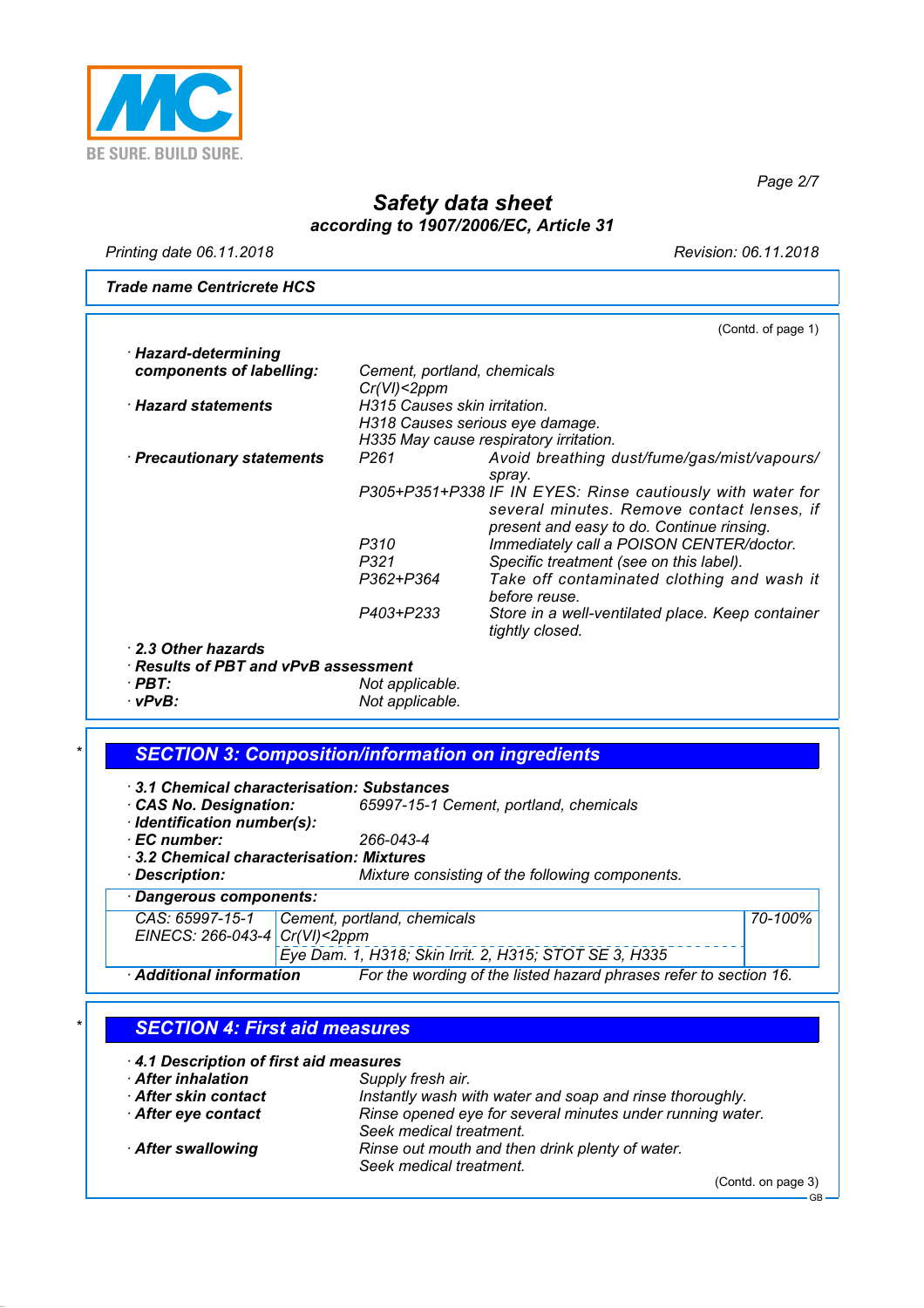

*Printing date 06.11.2018 Revision: 06.11.2018*

(Contd. of page 2)

GB

*Page 3/7*

*Trade name Centricrete HCS*

*· 4.2 Most important symptoms and effects, both acute and*

*delayed No further relevant information available.*

*· 4.3 Indication of any immediate medical attention and special treatment needed No further relevant information available.*

### *\* SECTION 5: Firefighting measures*

- *· 5.1 Extinguishing media*
- *· Suitable extinguishing agents Use fire fighting measures that suit the environment.*
- *· 5.2 Special hazards arising from the substance or*
- *· 5.3 Advice for firefighters*
- *mixture No further relevant information available.*
- *· Protective equipment: No special measures required.*

#### *SECTION 6: Accidental release measures*

- *· 6.1 Personal precautions, protective equipment and emergency procedures Not required. · 6.2 Environmental precautions: No special measures required. · 6.3 Methods and material for containment and cleaning up: Collect mechanically. · 6.4 Reference to other sections See Section 7 for information on safe handling*
	- *See Section 8 for information on personal protection equipment. See Section 13 for information on disposal.*

#### **SECTION 7: Handling and storage**

| . 7.1 Precautions for safe<br>handling<br>· Information about protection<br>against explosions and fires: No special measures required. | Prevent formation of dust.                                               |
|-----------------------------------------------------------------------------------------------------------------------------------------|--------------------------------------------------------------------------|
| · Storage                                                                                                                               | $\cdot$ 7.2 Conditions for safe storage, including any incompatibilities |
| Requirements to be met by                                                                                                               |                                                                          |
| storerooms and containers: No special requirements.<br>$\cdot$ Information about storage in                                             |                                                                          |
| one common storage facility: Not required.                                                                                              |                                                                          |
| $\cdot$ Further information about<br>storage conditions:                                                                                | Keep container tightly sealed.                                           |
|                                                                                                                                         | Store in cool, dry conditions in well sealed containers.                 |
|                                                                                                                                         | (Contd. on page 4)                                                       |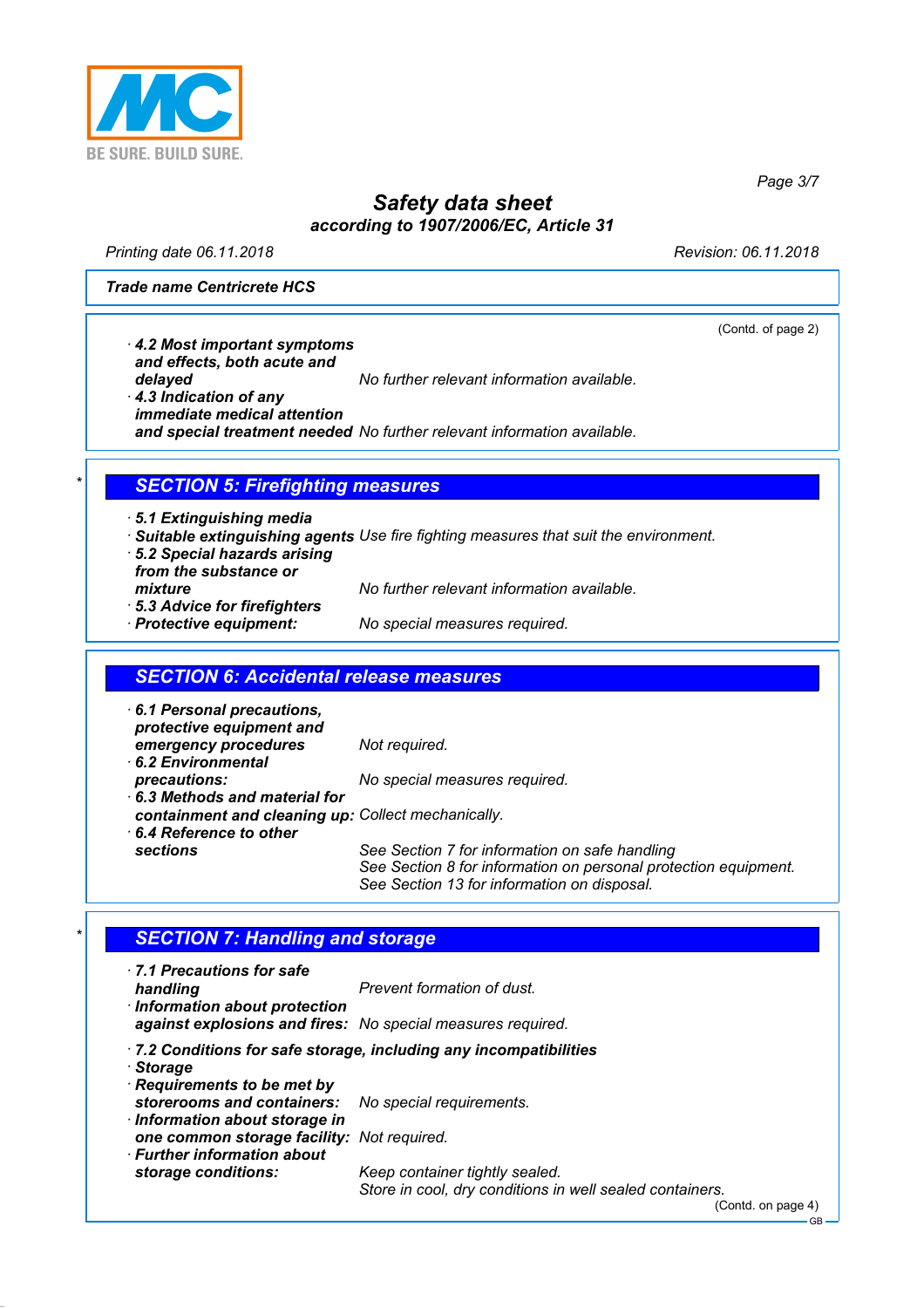

*Page 4/7*

# *Safety data sheet according to 1907/2006/EC, Article 31*

*Printing date 06.11.2018 Revision: 06.11.2018*

*Trade name Centricrete HCS*

*· 7.3 Specific end use(s) No further relevant information available.*

(Contd. of page 3)

| $\cdot$ Additional information about                                                | design of technical systems: No further data; see item 7.                                                                                                                                                                                                                                                                                                                            |
|-------------------------------------------------------------------------------------|--------------------------------------------------------------------------------------------------------------------------------------------------------------------------------------------------------------------------------------------------------------------------------------------------------------------------------------------------------------------------------------|
| 8.1 Control parameters                                                              |                                                                                                                                                                                                                                                                                                                                                                                      |
|                                                                                     | Components with critical values that require monitoring at the workplace:                                                                                                                                                                                                                                                                                                            |
| 65997-15-1 Cement, portland, chemicals<br>$Cr(VI)<2$ ppm                            |                                                                                                                                                                                                                                                                                                                                                                                      |
| WEL Long-term value: 10* 4** mg/m <sup>3</sup><br>*inhalable dust **respirable dust |                                                                                                                                                                                                                                                                                                                                                                                      |
| Additional information:                                                             | The lists that were valid during the compilation were used as basis.                                                                                                                                                                                                                                                                                                                 |
| Personal protective equipment<br><b>General protective and</b><br>hygienic measures | Keep away from foodstuffs, beverages and food.                                                                                                                                                                                                                                                                                                                                       |
|                                                                                     | Instantly remove any soiled and impregnated garments.<br>Wash hands during breaks and at the end of the work.<br>Avoid contact with the eyes and skin.                                                                                                                                                                                                                               |
| · Breathing equipment:                                                              | In case of brief exposure or low pollution use breathing filter<br>apparatus. In case of intensive or longer exposure use breathing<br>apparatus that is independent of circulating air.                                                                                                                                                                                             |
| · Protection of hands:                                                              | Protective gloves.<br>Selection of the glove material on consideration of the penetration<br>times, rates of diffusion and the degradation<br>After use of gloves apply skin-cleaning agents and skin cosmetics.                                                                                                                                                                     |
| · Material of gloves                                                                | Strong gloves<br>The selection of the suitable gloves does not only depend on the<br>material, but also on further marks of quality and varies from<br>manufacturer to manufacturer. As the product is a preparation of<br>several substances, the resistance of the glove material can not be<br>calculated in advance and has therefore to be checked prior to the<br>application. |
| · Penetration time of glove<br>material                                             | The exact break trough time has to be found out by the                                                                                                                                                                                                                                                                                                                               |
| · Eye protection:                                                                   | manufacturer of the protective gloves and has to be observed.<br>Safety glasses<br>Tightly sealed safety glasses.                                                                                                                                                                                                                                                                    |
| · Body protection:                                                                  | Protective work clothing.                                                                                                                                                                                                                                                                                                                                                            |

(Contd. on page 5)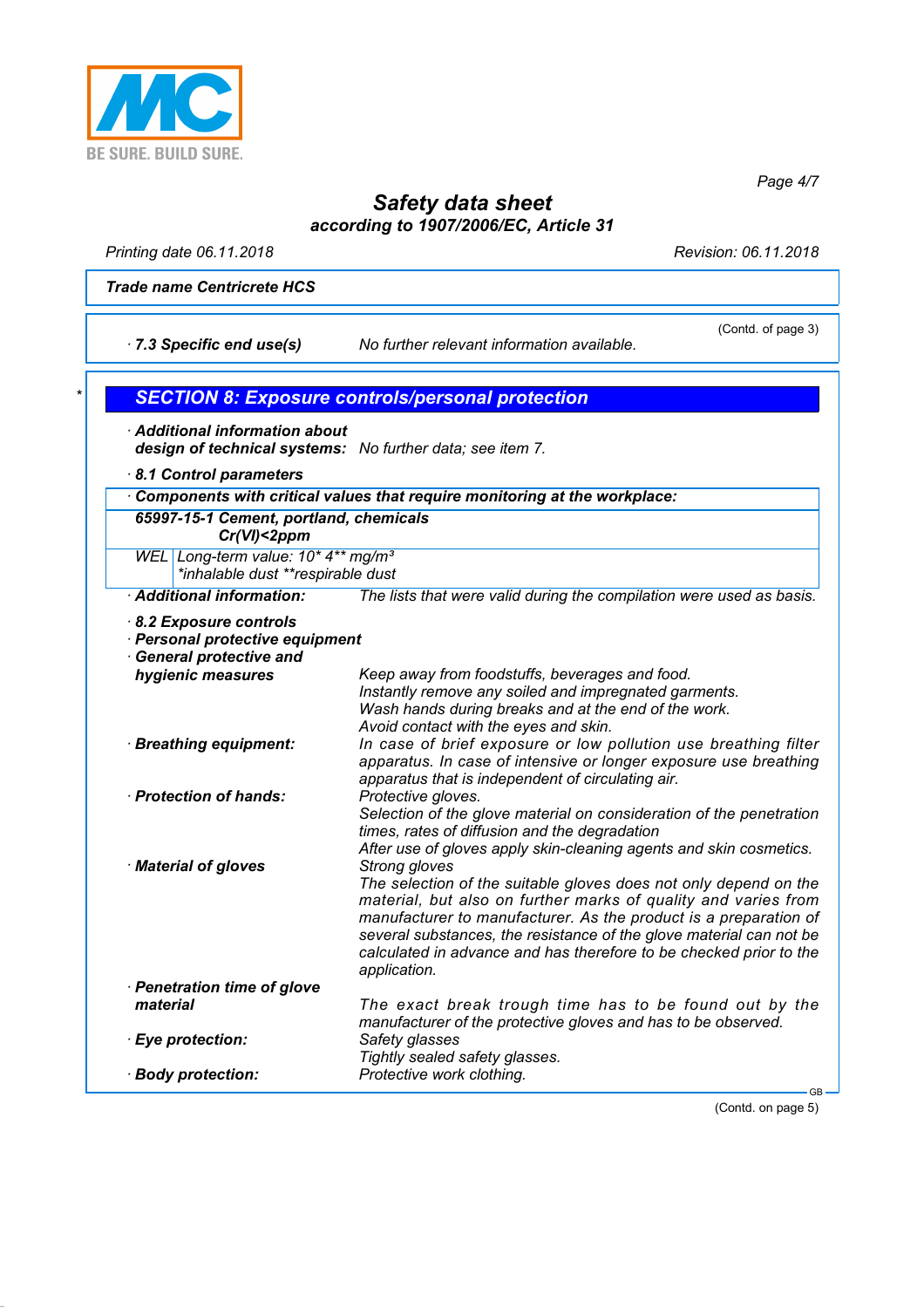

*Printing date 06.11.2018 Revision: 06.11.2018*

*Trade name Centricrete HCS*

(Contd. of page 4)

*Page 5/7*

| · 9.1 Information on basic physical and chemical properties<br>$\cdot$ General Information |                                            |  |
|--------------------------------------------------------------------------------------------|--------------------------------------------|--|
| · Appearance:                                                                              |                                            |  |
| Form:                                                                                      | Powder                                     |  |
| Colour:                                                                                    | Grey                                       |  |
| · Smell:                                                                                   | <b>Odourless</b>                           |  |
| Change in condition                                                                        |                                            |  |
| <b>Melting point/freezing point:</b>                                                       | Not determined                             |  |
| Initial boiling point and boiling range: Not determined                                    |                                            |  |
| · Flash point:                                                                             | Not applicable                             |  |
| · Self-inflammability:                                                                     | Product is not selfigniting.               |  |
| <b>Explosive properties:</b>                                                               | Product is not explosive.                  |  |
| ∙ Densitv                                                                                  | Not determined                             |  |
| · Solubility in / Miscibility with                                                         |                                            |  |
| Water:                                                                                     | Unsoluble                                  |  |
| 9.2 Other information                                                                      | No further relevant information available. |  |

| $\star$ | <b>SECTION 10: Stability and reactivity</b> |
|---------|---------------------------------------------|
|         |                                             |

| $\cdot$ 10.1 Reactivity<br>10.2 Chemical stability<br>· Thermal decomposition / | No further relevant information available.            |
|---------------------------------------------------------------------------------|-------------------------------------------------------|
| conditions to be avoided:<br>10.3 Possibility of hazardous                      | No decomposition if used according to specifications. |
| reactions                                                                       | No dangerous reactions known                          |
| 10.4 Conditions to avoid                                                        | No further relevant information available.            |
| 10.5 Incompatible materials:                                                    | No further relevant information available.            |
| $\cdot$ 10.6 Hazardous                                                          |                                                       |
| decomposition products:                                                         | No dangerous decomposition products known             |

# *\* SECTION 11: Toxicological information*

| 11.1 Information on toxicological effects |                                                                         |
|-------------------------------------------|-------------------------------------------------------------------------|
| Acute toxicity                            | Based on available data, the classification criteria are not met.       |
| · Primary irritant effect:                |                                                                         |
| · Skin corrosion/irritation               | Causes skin irritation.                                                 |
|                                           | · Serious eye damage/irritation Causes serious eye damage.              |
| · Respiratory or skin                     |                                                                         |
| sensitisation                             | Based on available data, the classification criteria are not met.       |
|                                           | CMR effects (carcinogenity, mutagenicity and toxicity for reproduction) |
| · Germ cell mutagenicity                  | Based on available data, the classification criteria are not met.       |
| <b>Carcinogenicity</b>                    | Based on available data, the classification criteria are not met.       |
|                                           | (Contd. on page 6)                                                      |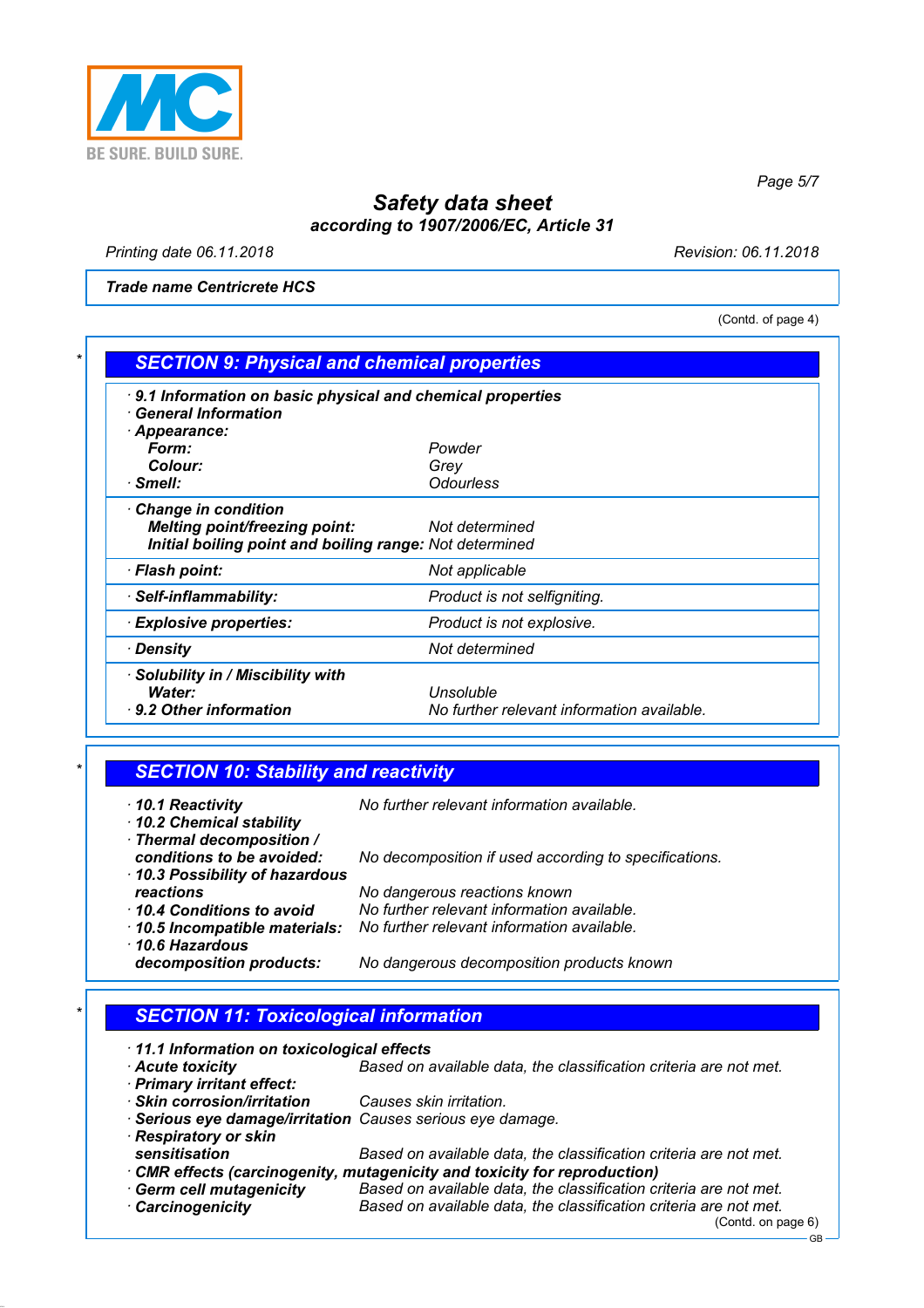

*Page 6/7*

### *Safety data sheet according to 1907/2006/EC, Article 31*

*Printing date 06.11.2018 Revision: 06.11.2018*

#### *Trade name Centricrete HCS*

|                                           | (Contd. of page 5)                                                |  |
|-------------------------------------------|-------------------------------------------------------------------|--|
| · Reproductive toxicity                   | Based on available data, the classification criteria are not met. |  |
| STOT-single exposure                      | May cause respiratory irritation.                                 |  |
| STOT-repeated exposure                    | Based on available data, the classification criteria are not met. |  |
| <b>Aspiration hazard</b>                  | Based on available data, the classification criteria are not met. |  |
|                                           |                                                                   |  |
| <b>SECTION 12: Ecological information</b> |                                                                   |  |
|                                           |                                                                   |  |
| $\cdot$ 12.1 Toxicity                     |                                                                   |  |
| Aquatic toxicity:                         | No further relevant information available.                        |  |
| 12.2 Persistence and                      |                                                                   |  |
| degradability                             | No further relevant information available.                        |  |
| · 12.3 Bioaccumulative                    |                                                                   |  |
| potential                                 | No further relevant information available.                        |  |
| 12.4 Mobility in soil                     | No further relevant information available.                        |  |
| · Additional ecological information:      |                                                                   |  |
| · General notes:                          | Do not allow undiluted product or large quantities of it to reach |  |
|                                           | ground water, water bodies or sewage system.                      |  |
| 12.5 Results of PBT and vPvB assessment   |                                                                   |  |
|                                           |                                                                   |  |
| $\cdot$ PBT:                              |                                                                   |  |
| $\cdot$ vPvB:                             | Not applicable.<br>Not applicable.                                |  |

### *\* SECTION 13: Disposal considerations*

| 13.1 Waste treatment methods | Must not be disposed of together with household garbage. Do not |
|------------------------------|-----------------------------------------------------------------|
| · Recommendation             | allow product to reach sewage system.                           |
| Uncleaned packagings:        | Empty contaminated packagings thoroughly. They can be recycled  |
| · Recommendation:            | after thorough and proper cleaning.                             |

## *\* SECTION 14: Transport information*

| 14.1 UN-Number<br>· ADR, ADN, IMDG, IATA               | Void |                    |
|--------------------------------------------------------|------|--------------------|
| 14.2 UN proper shipping name<br>· ADR, ADN, IMDG, IATA | Void |                    |
| 14.3 Transport hazard class(es)                        |      |                    |
| · ADR, ADN, IMDG, IATA<br>∙Class                       | Void |                    |
| 14.4 Packing group<br>· ADR, IMDG, IATA                | Void |                    |
|                                                        |      | (Contd. on page 7) |
|                                                        |      | $GB -$             |